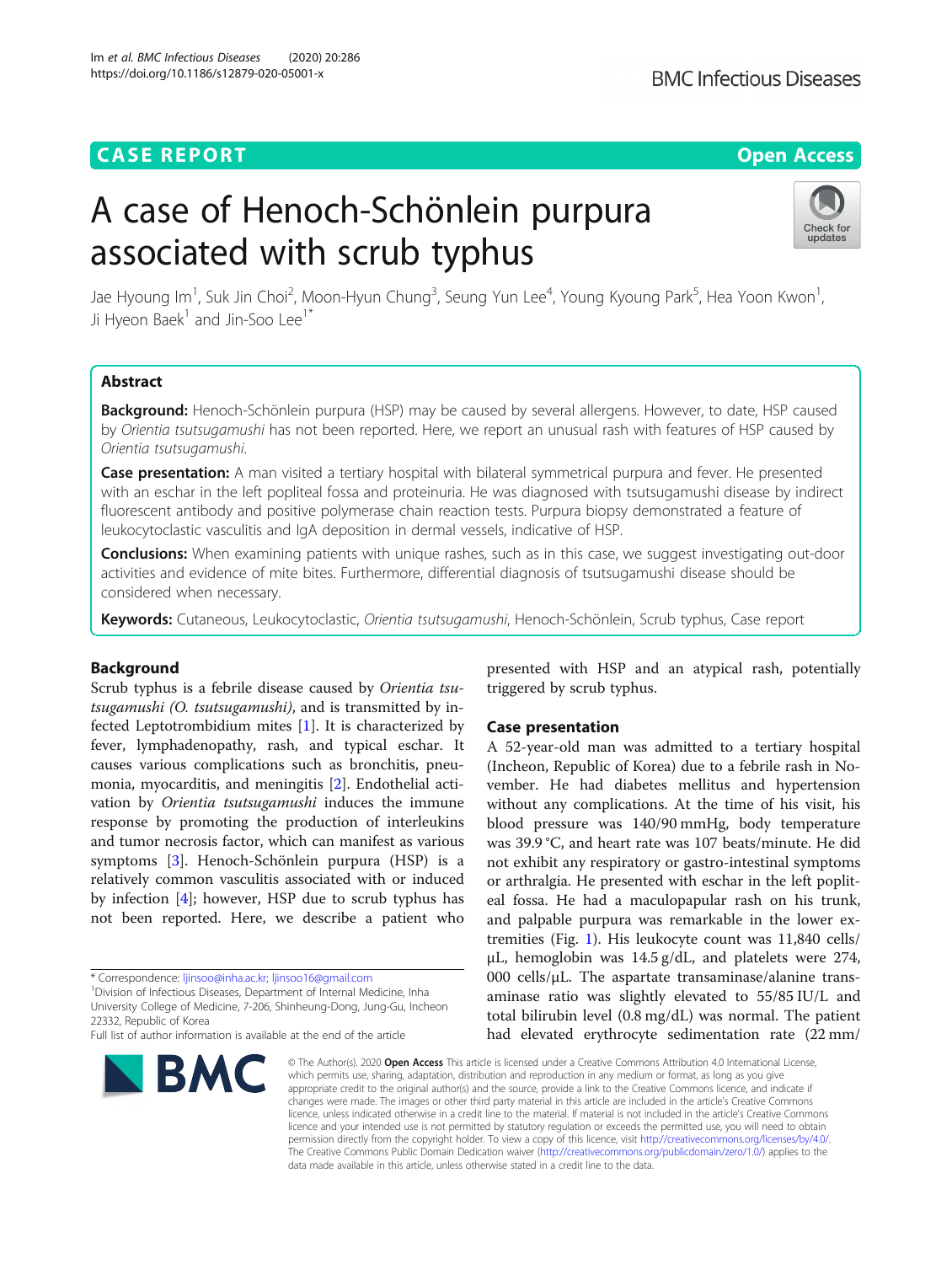<span id="page-1-0"></span>

hour) and C-reactive protein (9.57 mg/dL) values. The urine dipstick test showed proteinuria(++) without pyuria or bacteriuria, and autoantibodies were negative. Although IgM (indirect fluorescent antibody, 1:64), IgG titer (1: 256), and western blot were positive for Lyme disease (Borrelia serology, tested by Korea Center for Diseases Control and prevention [[5\]](#page-3-0)), the patient did not present erythema migrans or arthralgia, which are typical findings of Lyme disease. Six weeks later, Borrelia IgM was negative and IgG titer decreased to 1:64, in the

Lyme disease test. O. tsutsugamushi IgM and IgG titers (indirect fluorescent antibody, Supplementary 1) were 1: 1024 and 1:2048, respectively. Further, O. tsutsugamushi IgA titer was also high (1:1024). The 56 kDa antigen gene of O. tsutsugamushi was positive by polymerase chain reaction on the first day at the hospital (Supplementary 1). Histological examination of the skin biopsy of the rash showed findings of leukocytoclastic vasculitis and deposition of IgA on dermal blood vessel walls (Fig. 2). Rash, histologic findings, and proteinuria

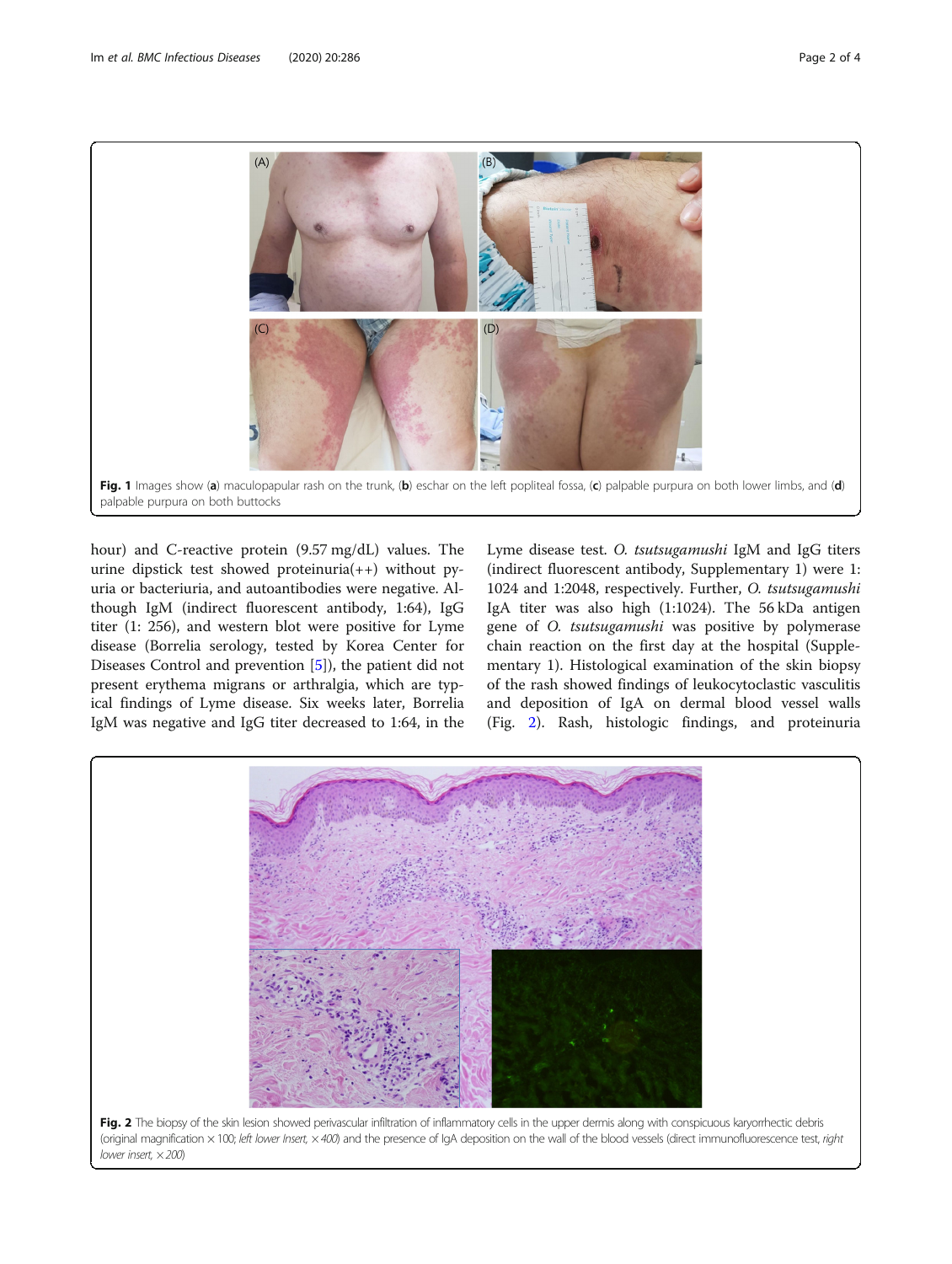satisfied the criteria for diagnosis of Henoch-Schönlein purpura. He had not started any new medications for a month and had no symptoms of any infections other than scrub typhus. Thus, the patient was diagnosed with Henoch-Schönlein purpura associated with scrub typhus. Despite no immune suppressive treatment, the patient showed a dramatic response to doxycycline (100 mg twice/day) alone. His fever resolved within 24 h, and the rash (both maculopapular rash on his trunk and palpable purpura on his lower extremities) began to improve within 48 h. He was discharged after 4 days. Five weeks later, his rash and proteinuria improved, and he is currently living without any sequelae.

# Discussion and conclusions

The case described herein presented without the typical arthritis or abdominal pain of the classic triad of HSP. However, the 2010 European League Against Rheumatism criteria were satisfied [\[6](#page-3-0)]. There have been several cases of HSP associated with Rickettsia spp. [[7\]](#page-3-0) and Bartonella spp.  $[8]$ , which are believed to share a common ancestor with O. tsutsugamushi. However, scrub typhusinduced HSP has not been reported to date.

Although the pathogenesis of HSP is unclear, it is well known that 30 to 50% of patients are predisposed to upper respiratory tract infection. Streptococcus, mycoplasma, hepatitis B virus, herpesvirus, parvovirus, coxsackievirus, adenovirus, measles, and rubella are known to cause HSP [[9](#page-3-0)]., In addition to infection, other allergens such as vaccination, drugs, food, and insect bites are also considered as causative agents of HSP [\[10\]](#page-3-0). The main pathophysiology of HSP is the presence of abnormal immunoglobulin A (IgA) deposits on the vessel wall  $[11]$ . Our patient presented with elevated serum O. tsutsugamushi IgA antibodies (1:1024) and there was evidence of IgA deposition based on histopathology evaluation. This suggested that the elevated IgA was due to O. tsutsugamushi caused by vasculitis. Aberrant glycosylation of IgA1 is thought to cause HSP [\[12](#page-3-0)], and various bacterial and viral pathogens are known to produce sialidase (neuraminidase) [\[13\]](#page-3-0). Decreases in sialic acid and Gal may affect IgA1 molecules, leading to the immunological mechanisms of HSP [[14](#page-3-0)]. IgA1 molecules lacking sialic acid or Gal tend to aggregate to form macromolecular complexes, which activate some cytokines and the complement system, and adversely affect the endothelium [\[14\]](#page-3-0). In addition, sialic acid-deficient IgA tends to be preferably deposited in the kidneys [[11](#page-3-0)].

In this case, the seropositivity of the Lyme disease test can lead to confusion in the interpretation of the patient's clinical features. There are three possibilities for seropositivity in Lyme disease: i) co-infection, ii) false positivity in the Lyme disease test, or iii) recrudescence of Lyme disease. Of these, the possibility of co-infection and recrudescence was very low in our case, considering the low incidence of Lyme disease in South Korea [\[15](#page-3-0)] and the absence of erythema migrans and arthralgia. The decrease in IgG titer from 1: 256 to 1:64 in 6 weeks also suggests no acute Lyme disease. A previous report showed that extremely high serum IgM levels induced by other pathogens could produce false positive results in the serology testing for Lyme disease (including western blot) [[16](#page-3-0)]. In this case, there was a very high titer of IgM, which could have resulted from the seropositivity for scrub typhus.

This case was accompanied by eschar, which is a typical finding of O. tsutsugamushi. Antibiotics were administered promptly, even before the pathogen could be confirmed. However, depending on the patient's skin color and immunity, no or small-sized eschar may often be encountered in clinical practice [[17\]](#page-3-0). Thus, it is important to identify the potential exposure to vectors and outdoor activities of patients presenting with HSP. Early use of anti-microbial agents such as doxycycline, chloramphenicol, and azithromycin can be imperative in preventing the severity and complications related to scrub typhus.

In conclusion, we report a patient presenting with HSP, potentially triggered by O. tsutsugamushi. To facilitate early intervention and prevent complications it is important to consider the possibility of infections such as scrub typhus in the differential diagnosis of unusual rashes.

#### Supplementary information

Supplementary information accompanies this paper at [https://doi.org/10.](https://doi.org/10.1186/s12879-020-05001-x) [1186/s12879-020-05001-x.](https://doi.org/10.1186/s12879-020-05001-x)

Additional file 1.

#### Abbreviations

HSP: Henoch-Schönlein purpura; Ig: Immunoglobulin

#### Acknowledgements

Not applicable.

#### Authors' contributions

JHI: drafting and revision of the manuscript. SJC: histopathology analysis. YKP: interpretation of laboratory tests. MHC, SYL, HYK, JSL, and JHB: discussion and revision of the manuscript. JSL: final approval of the manuscript version for publication. All authors read and approved the final manuscript.

#### Funding

This work was supported by the National Research Foundation of Korea (NRF) grant funded by Korea's government (MSIT) (No. 2017R1A6A3A11028403 and 2017R1D1A1B03029939).

#### Availability of data and materials

The datasets used during the current study are available from the corresponding author upon reasonable request.

#### Ethics approval and consent to participate Not applicable.

#### Consent for publication

Written informed consent (including for photographs that may identify the patient) was obtained from the patient for publication of this case report.